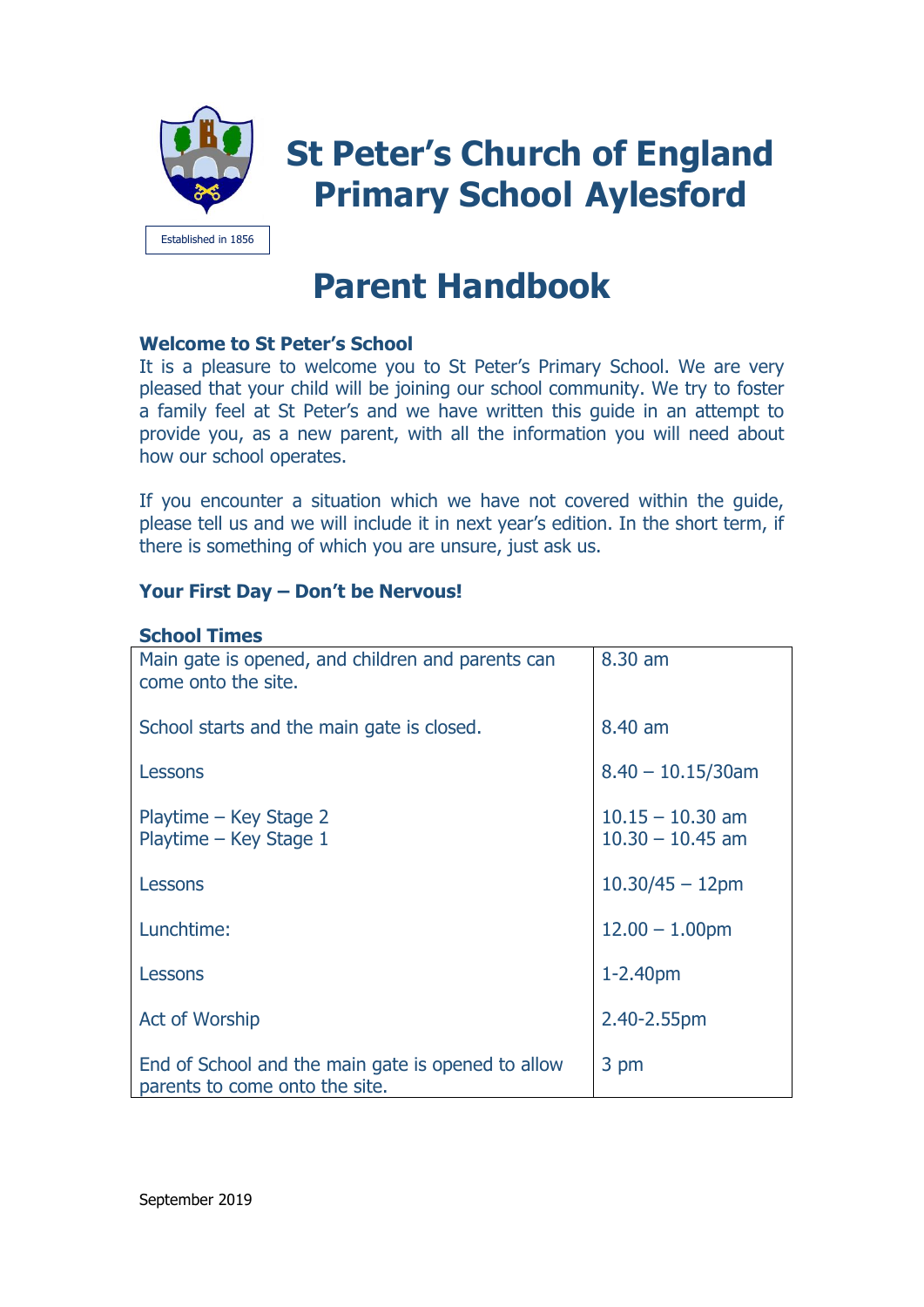# **Coming to School**

The Headteacher opens the main gate at 8.30am, and children and parents are then free to come onto the site. Children don't play on the playground before school; they should go directly to class. The teachers will register the children as they arrive. We ask that you get your children to school in sufficient time for our school day to begin at 8.40am. If you only arrive at the gate at 8.40, your children are going to be late to class. The register closes soon after 8.40am, so if they aren't in class by that time, they will be recorded as late. At 8.40, the Headteacher closes the school gate, so we ask that parents also leave the school promptly after dropping the children off.

The Headteacher remains at the gate from 8.30 until 8.40 and should you need to speak to him about any matter, please feel free to do so. If you have a more major issue to discuss with either him, or another member of staff, you may make an appointment to see them.

We ask that parents refrain from going into the classes in the morning. If there is a matter which you need to raise with the class teacher, please relay it through the Headteacher, or wait until the end of the day when the teachers are free. At 8.40am, they are busy supervising the children as they arrive and we would prefer it if you didn't disturb them at this time.

#### **Cycling to School**

Children are encouraged to cycle to school. However, it is forbidden for children to cycle in the school grounds. In the interests of safety, we insist that children dismount before entering the gates. Also, please do not allow your children to ride bicycles or scooters around the playground at the end of the day as it is too crowded for this to happen safely.

Bicycle and scooter racks are available at the main entrance to the school. We ask that children lock their bicycles up before leaving them. Unfortunately the school cannot accept responsibility for any loss or damage which may occur to the bicycles whilst they are on school property. However, any incident involving a pupil will be dealt with thoroughly.

#### **Parking**

There is severe congestion around the school at the beginning and end of the school day. If at all possible, please refrain from using your car to transport your child to school. If that isn't possible, please try to car share. There is a large and free public car park in the village. Should you need to drive your child to school, it is easiest for you to park there and to then walk up to the school gates.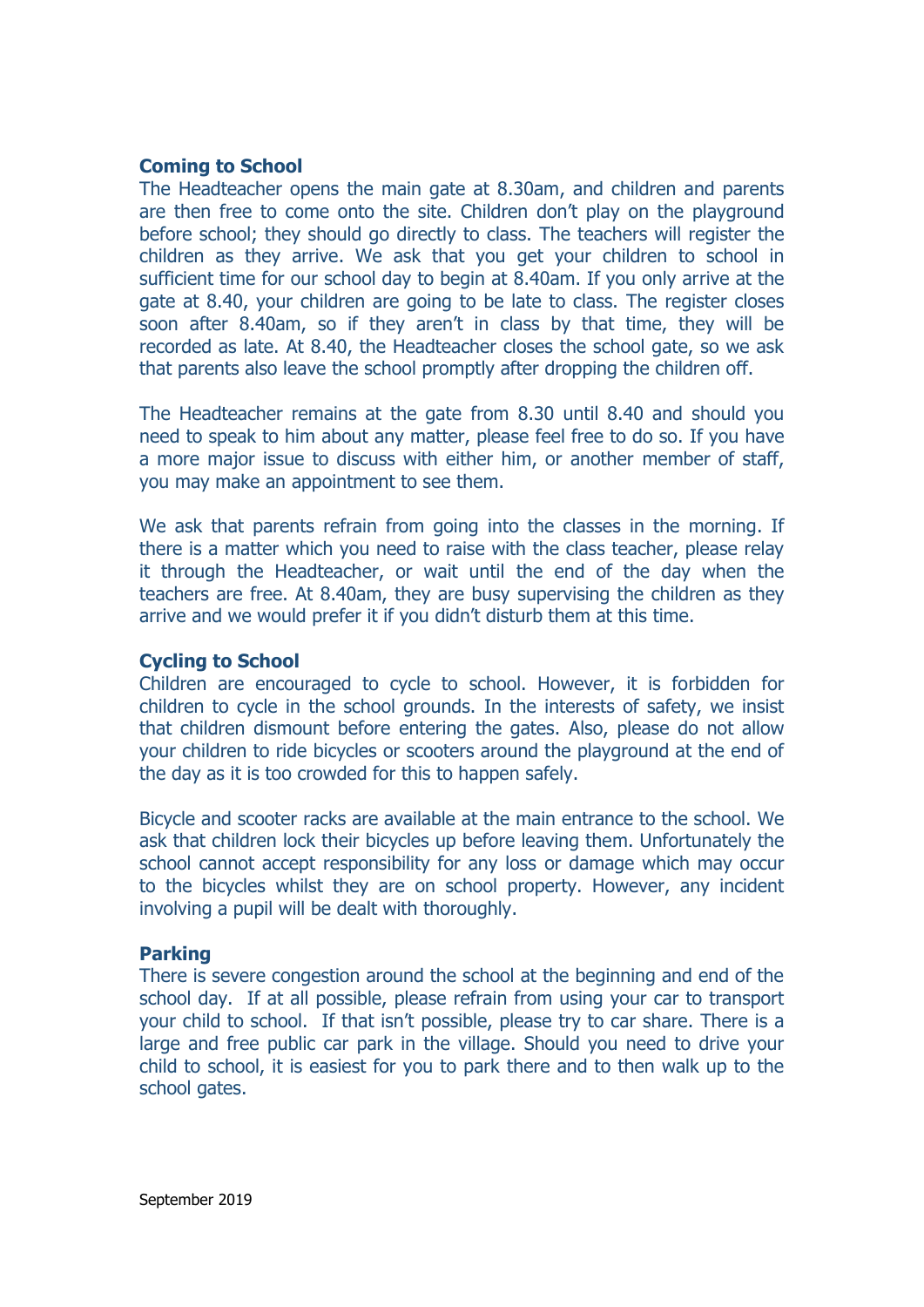However, please be warned that there is no Road Crossing Patrol anywhere around the school, so please be aware that you and your child must use your own judgement to cross roads safely.

#### **Reception Year**

The Reception class room is located at the rear of what is called 'The Lodge'. During the first two weeks of the school year, Reception staff complete home visits, calling in at the homes of every child who is joining our school. They will discuss the child's needs with the parents and start the process of getting to know the child and the family.

Our Reception children have a staggered entry into school life. The first week they stay until lunch, when we ask that you collect them. In the second week, they stay and eat lunch with us. They are entitled to a free school meal under the government's initiative, but they can obviously also bring their own food should you prefer that option. We ask that you collect them after lunch. From the third week they are full time.

#### **School Organisation**

St Peter's is organised into two key stages. Years R-2 are the Key Stage 1 classes, whilst Years 3-6 are Key Stage 2. Each key stage has its own Manager. Mrs Stone is the Key Stage 1 Manager and Mr Eastwood manages Key Stage 2.

#### **Information about Pupil Progress**

#### Home Visits for Year R

The parents of our Reception intake have a home visit in the first two weeks of the school year. The class teacher and teaching assistant will make an appointment to visit you in your home, in order to meet you and your child in your own environment. Doing so enables us to begin to get to know you and your child, to begin to develop a relationship with you both, and to gain an insight into your child's character and any specific needs they may have.

#### Meet the Teacher Evenings for Years 1-6

Your child's new teacher will have a transition meeting with the teacher from the previous year, so they will be aware of all of the children's needs, any medical conditions, friendship groups etc; so please be assured that the teachers are informed about the class they inherit in September of each year. Parents of children in Years 1-6, don't have a one to one meeting with their child's teacher at the very start of the academic year, as there is comparatively little to discuss when the school year has only just begun. Instead, for Years 1-6, we prefer to begin each academic year in September with a 'Meet the Teacher Evening'. All parents are invited to come into their child's new class and meet the class teacher. The teacher will spend 30-40 minutes explaining what topics are being studied and explain specific arrangements such as how spellings are taught, when homework will be set,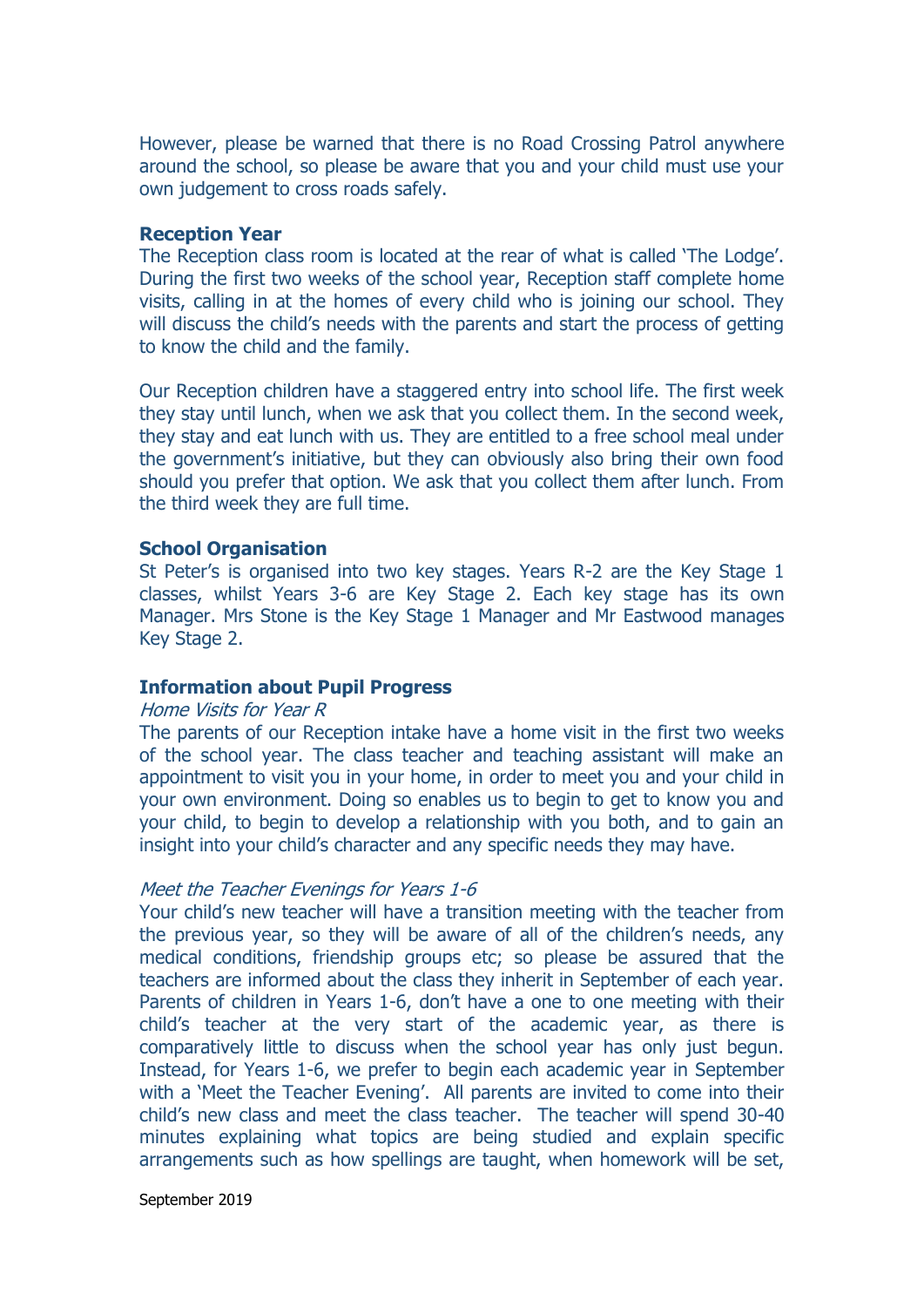on which days the children will need their PE kit etc. They will also answer any questions which you may have.

#### Written Reports

Parents of children in Years 1-6, are provided with 3 reports over the course of the academic year. These provide you with information about your child's level of achievement, their progress and the effort they are putting into their studies. You receive a simple progress report in November; the main written report is given to you in February and you receive a simple concluding report in July.

We prefer to provide you with the main report in February and not at the end of the academic year as is traditional. By doing this, we are able to make you fully aware of any issues which need to be addressed, such as a problem with learning or the need for a child to improve their attitude, whilst there is still time to do so. There is little point in telling you in July that your child isn't working hard enough as it is too late to address the problem. By highlighting issues in February, we still have half the academic year to work towards an improvement. Similarly, it is a boost to children to be praised for their hard work and progress in February and not make them wait until the end of the academic year to share this news with you.

However, parents in Year R receive just one large written report which is produced at the end of the academic year. It provides you with a comprehensive overview of your child's progress, attainment and attitude over the course of Year R.

#### Parent Communication and Consultation

All parents, including those in Year R, have three opportunities to formally come into their child's classroom in order to look around and to view their child's work. These open afternoon sessions take place in November, March and July, and are timed to coincide with the written reports being sent out for children in Years 1-6. Following the reports and the open afternoons, all parents, including those in Year R, have the opportunity to meet the class teacher on a one to one basis during parents' consultation evenings.

However, please understand that you are free to make an appointment to see your child's teacher **whenever the need arises** - you do not have to wait for a scheduled consultation evening if you wish to discuss a concern. You can speak to your teacher directly at the end of each day. Teachers will either be on the playground after school finishes, or at the doors of their classrooms. The teachers may not be free to discuss an issue straight away, as many of the teachers run after school clubs. However, they will always arrange a time when they can speak to you.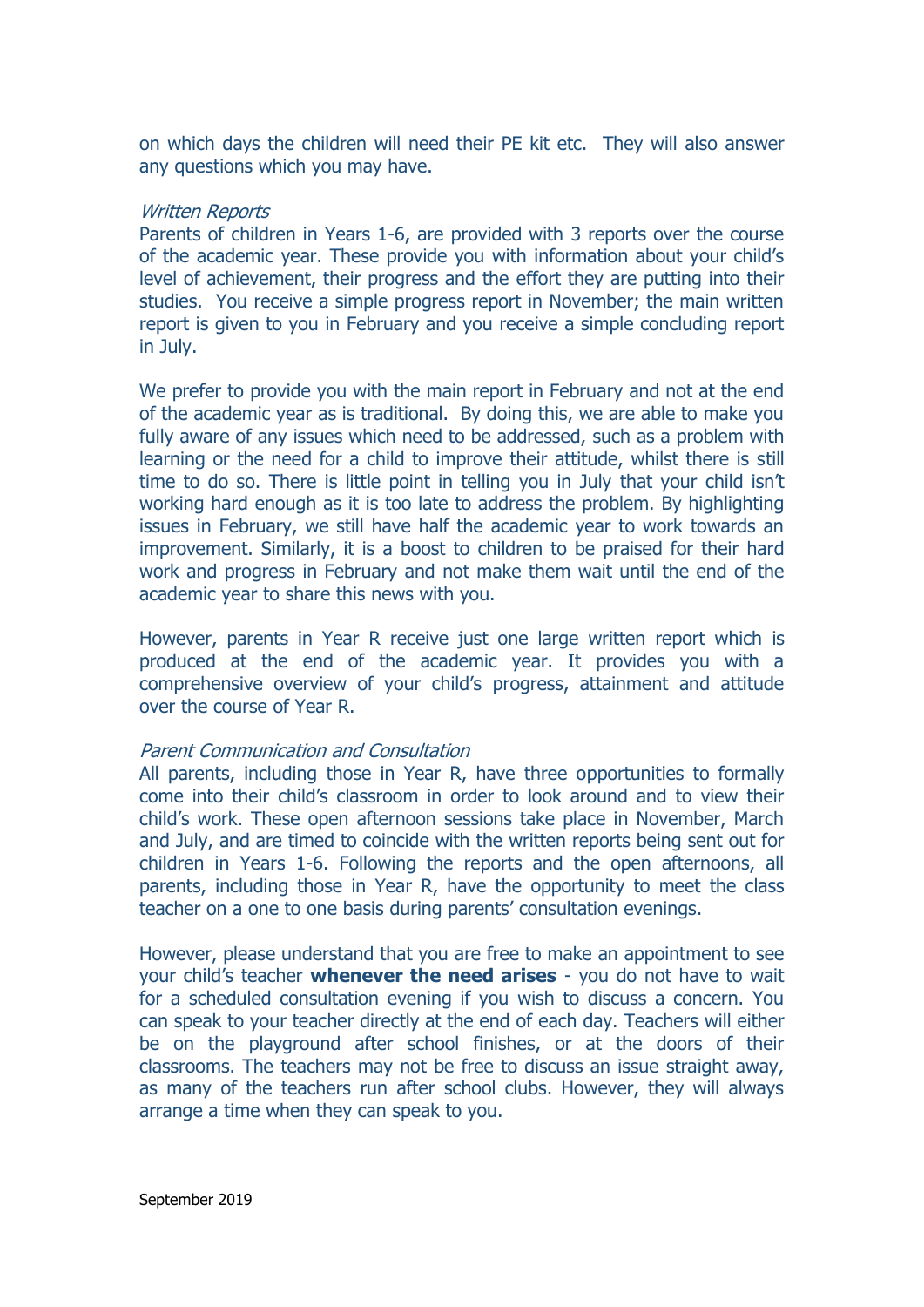Alternatively, you can make an appointment to see your child's teacher by contacting the school office. You can telephone the office on 01622 717335 and you will speak to either Mrs Jo Lomakin, Mrs Gayle Rein, or Mrs Claire Phipps. The office is staffed from 8.15 am to 4 pm Monday to Friday. The office is closed during the school holidays.

# **Additional Educational Needs**

Mrs Oag is our Special Educational Needs Co-ordinator, or SENCo. She manages the work of our Teaching Assistants (TAs), who work alongside the teachers to provide additional support to our pupils. She will be involved with you should your child have a specific issue affecting their progress within school. This may include special educational needs, medical difficulties, social or emotional concerns, or English as an additional language. Mrs Oag works part time at the school and is generally present on a Wednesday, although this day can change if she has meetings which she has to attend on other days.

# **Safeguarding**

Mr Holditch, the Headteacher is the school's Safeguarding Lead. Mrs Stone and Mr Eastwood and Mrs Kalaichakis are Deputy Safeguarding Leads. Should you have any concern about a child's welfare or the behaviour of any member of our school community, including members of staff, you should report it to any one of them. Should your concern be focussed on Mr Holditch himself, you can report this to the Chair of Governors, Mrs Helen Tynan. She can be contacted confidentially through the school office.

# **The Extended School**

Should you require after school care for your child we have an after-school club. The club operates from  $3pm - 6pm$  and currently costs £15 per session per child. We also offer a breakfast club for those parents who require supervision for their children before school opens at 7.30am. Sessions currently cost £5.00.

You can find full details of the Breakfast and After School Clubs on our school website.

#### **SPSA**

The SPSA is our version of the school PTFA. They raise a phenomenal amount of money each year and these funds have supported a wide range of projects within the school. The financial support afforded by the SPSA is crucial to the development of the school. We would welcome your involvement in the SPSA. It is a very friendly group and meetings are held regularly.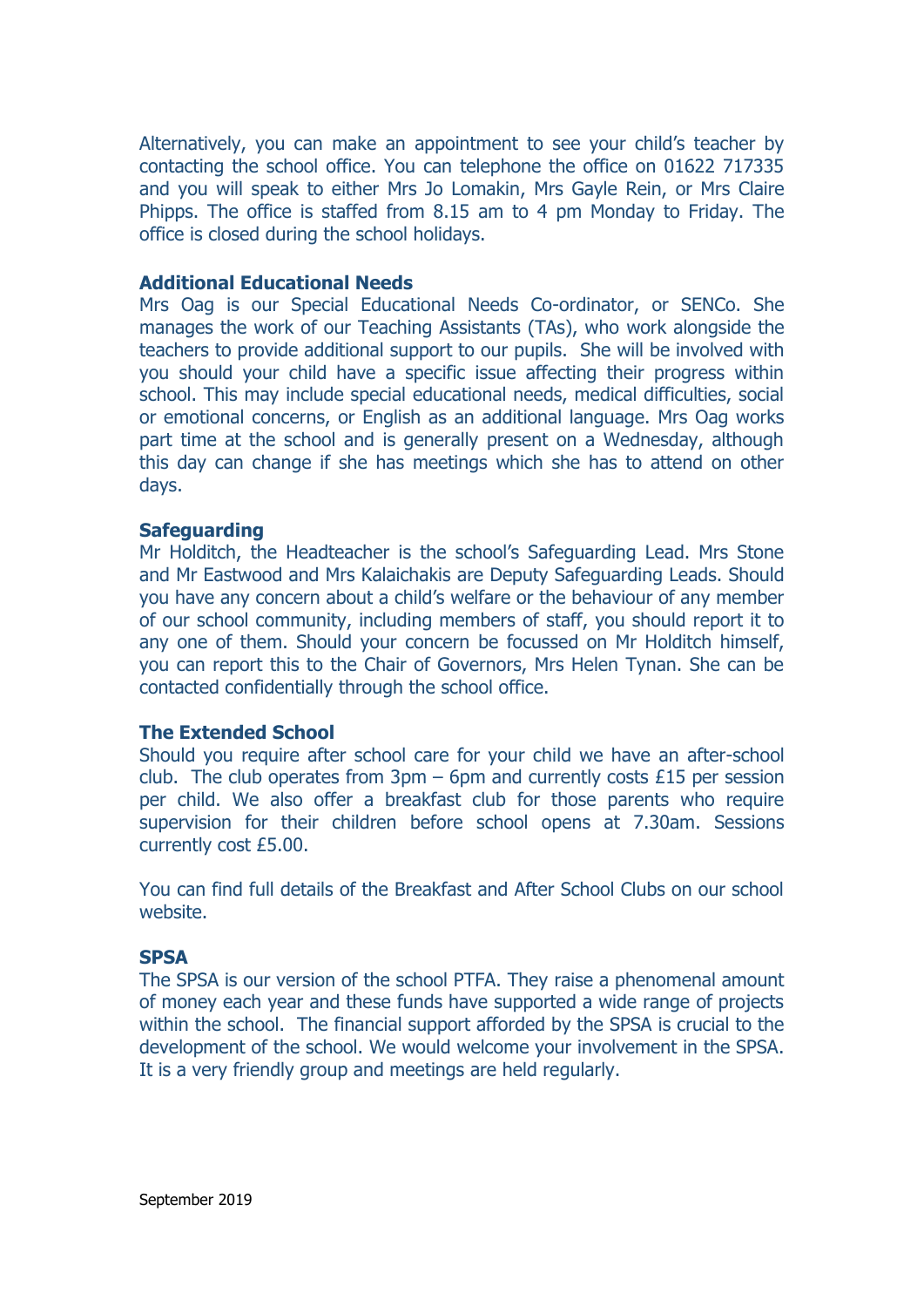# **Rewards and Punishments**

#### **School House System**

At St Peter's we operate a very successful School House system. The children throughout the school are divided into four House teams, Cossington, Friars Medway and Kewlands. The children receive house points for good work and good behaviour. Each week, the house points are counted and the winner is announced in assembly. The cumulative points are kept and we have an overall winner each term.

Each house has its own captain and vice captain, who are elected from Year 6 by their class mates. We have a sports day each summer and the winning house receives a trophy.

#### **Celebration Assembly and Tea Parties**

Celebrating children's success is important to us. Every Friday we have a celebration assembly. Teachers select children from their class who deserve to be recognised for either good work or good behaviour. These children are recognised during our celebration assembly as 'citizens of the week'. All of the citizens then join the Headteacher in his office for a tea party involving biscuits and juice.

During our Friday assembly, any child who has received a medal, certificate, or has achieved anything of note in any activity inside or outside of school, is able to discuss what they have done in front of the school.

#### **Gold Cards**

Children will also have their efforts and achievements recognised by the class teachers who will award them a gold card. When they receive a gold card, the children visit the Headteacher, who praises their work and awards them a gold sticker.

#### **Red Cards**

Should your child misbehave they will receive a warning from a member of staff. If the poor behaviour persists, or if the child is verbally or physically aggressive towards another child, they will receive a red card. They will then be sent to the Headteacher if the offence is sufficiently serious.

You will receive a letter home detailing what your child has done. They will serve a playtime detention. If the poor behaviour persists, there are a range of increasing sanctions, culminating in a fixed term exclusion or, ultimately, expulsion from the school. These are set out in our discipline policy, which you may collect from the office if you so wish.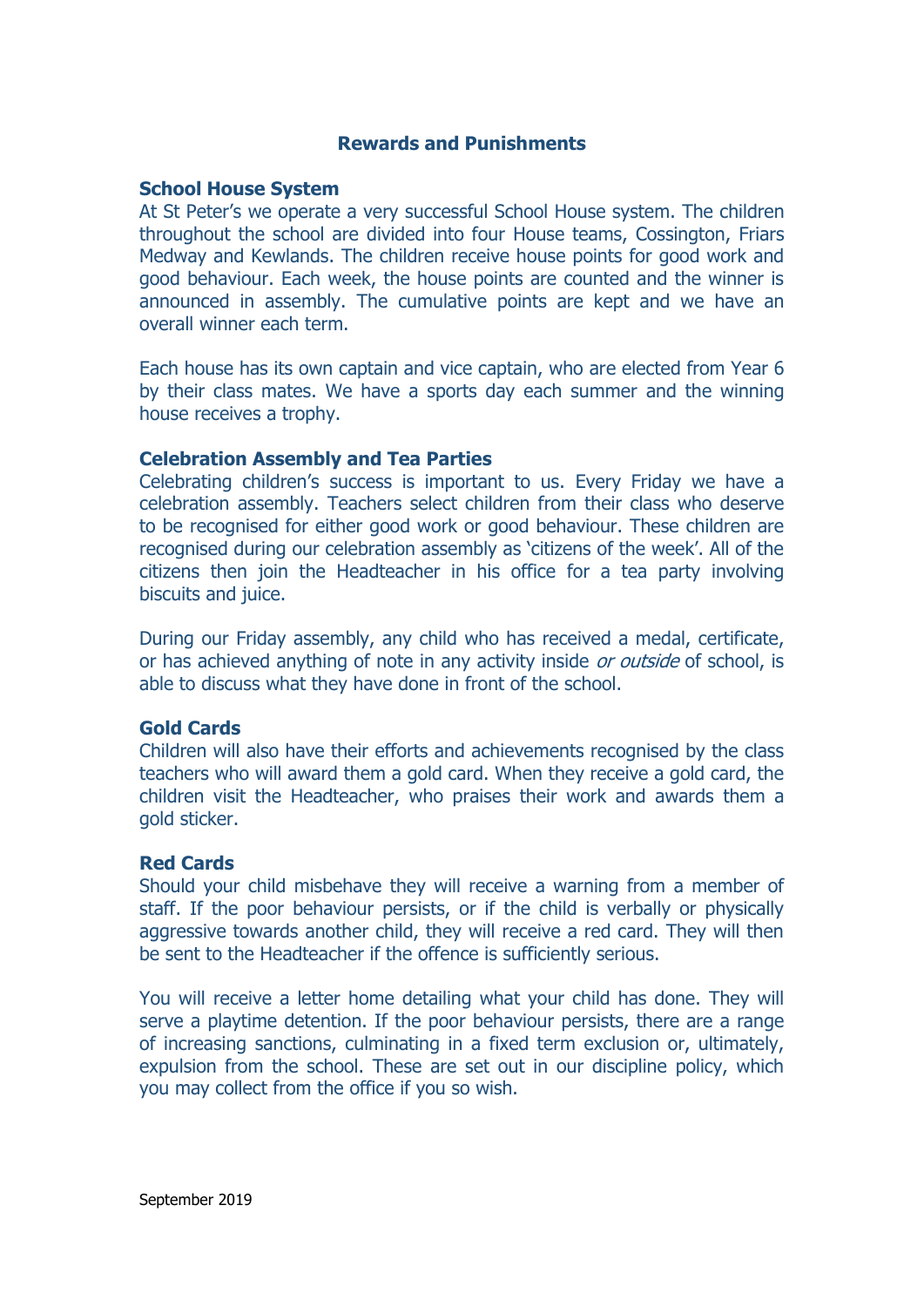# **The Wider Curriculum**

# **Clubs**

We believe that it is extremely important for children to have every opportunity possible to participate in extra-curricular activities. Hence, the staff at St Peter's give up a great deal of their time to run a wide range of activities.

You can view a list of the current club activities on our website. However, the activities generally include a range of sports, including high five (netball), football, cricket, athletics, tennis, archery and rugby. Additional clubs include chess, art, music-choir, film club, debate, science and French.

#### **Educational Visits**

We augment our normal lessons with numerous offsite visits, as well as having visitors to our school. It is important that children gain first hand experience of what they are studying. We try to arrange trips which will support our children's learning but which are also local and not too expensive.

We also have a link with a French school. Children from their Year 3 class visit us each year and our own Year 3 children are offered a day trip to Hazebrouck to visit this school. There are also other trips to the continent including ones to visit the First World War battlefields.

Our school is also one of the very primary schools in the UK to be involved in the EU funded Erasmus project. During 2018-2019, this involved some of our pupils having fully funded week long stays at partner schools in France and Belgium. In 2019-20, six more of our pupils will spend a week working at a school in Munich, Germany. All of the children are working collaboratively on a project commemorating the centenary of the end of the First World War. We are part of a further planned project which will run form 2020-2023.

We also run annual residential trips for those children in Years 5 and 6. As from 2019-20, these will alternate between a week long stay at the activity centre in Carroty Wood, which involves abseiling, rock climbing, raft building, fencing, team games and orienteering, and week-long stays in Hardelot France, which focus on cultural experiences, as well as including trips to the beach, snail farm and chocolate factory. Both trips include many nights of the children staying up chatting long after they are supposed to be asleep.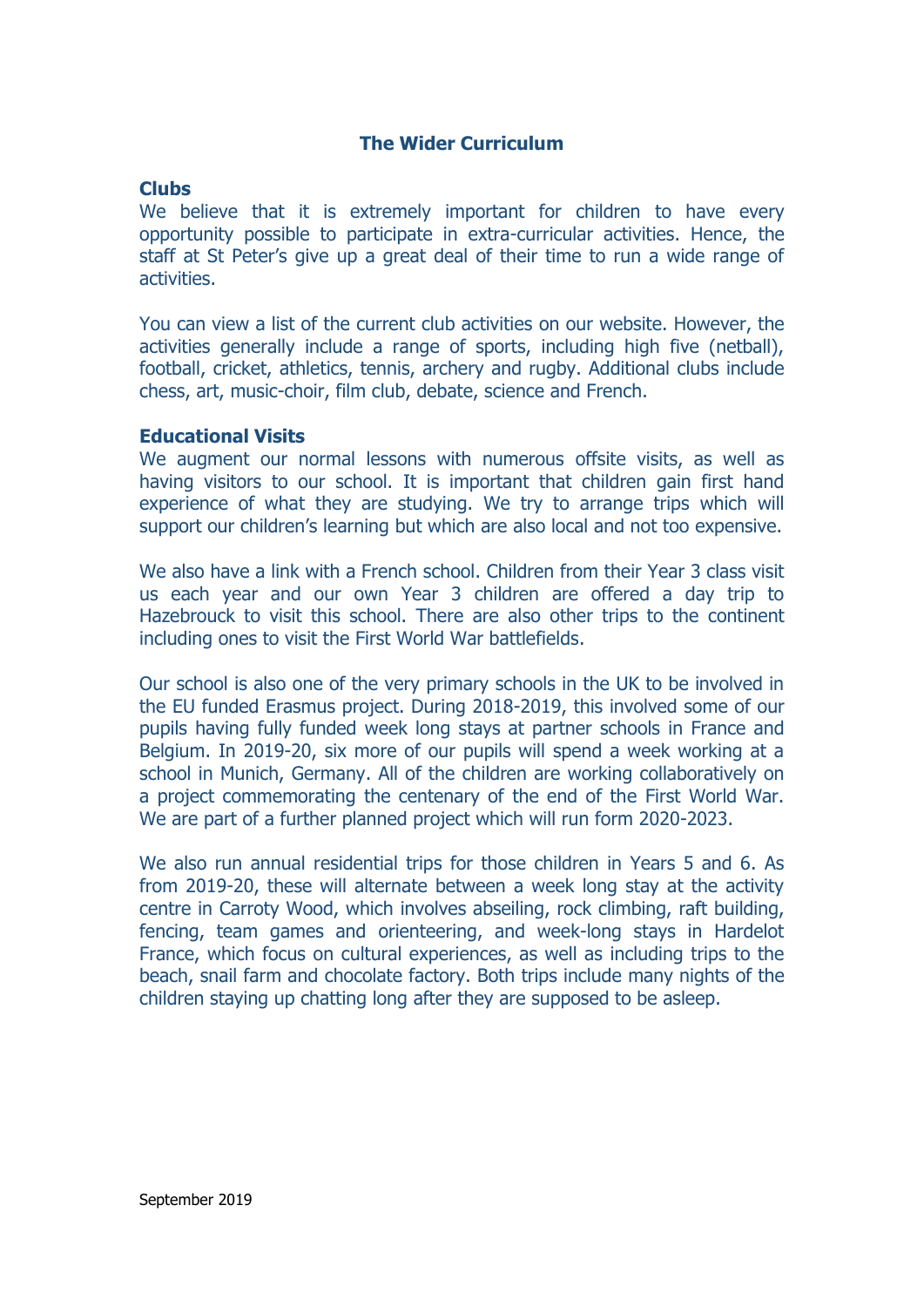# **General Information**

#### **Absence**

It is the parents' responsibility to contact the school whenever their child is absent stating the reason for the child's absence. Parents should inform the school of their child's absence **on each day thereafter**. This should be followed up with a letter upon a child's return to school.

In September 2013, the government introduced a new policy regarding term time absences, which means that parents may be fined if they take their children out of school during term time. Term time absences are only granted for what are classed as exceptional circumstances. The full details of the government's measures are outlined in our school absence policy, which can be found on our website.

#### **Medical and Dental Appointments**

We would ask where possible that any medical or dental appointments be made out of school hours. We appreciate that this is not always possible but would ask that you accompany your child to the school office after their appointment for them to be signed in. This will then be recorded as an authorised absence in accordance with our attendance register codes.

# **What to wear and bring to school**

The children must wear school uniform at all times. A list of school uniform is provided separately and can be viewed on the school website. We ask that all clothing is clearly labelled. Children may wear stud earrings, but if you are having your child's ears pierced, please do it during the summer break, as children are not permitted to participate in PE activities whilst wearing earrings. In addition, we are not allowed to remove earrings for children, so please don't have their ears pierced until they are of an age when they can remove and replace the jewellery independently. Children should wear no other jewellery.

Children are generally not allowed to bring toys to school, apart from when joining the Reception year. However, for those children in years R and 1, if they are tired and a little emotional on certain days, we will allow them to bring a cuddly toy in for comfort.

Please do not send your child to school with expensive or sentimental items. Children may bring mobile phones to school but these must be left at the school office for the duration of the school day.

#### **Equipment**

We encourage children in the Upper School to bring their own equipment to school in addition to that which we provide. Useful items are pens, pencils and coloured pencils in a pencil case which should all be named.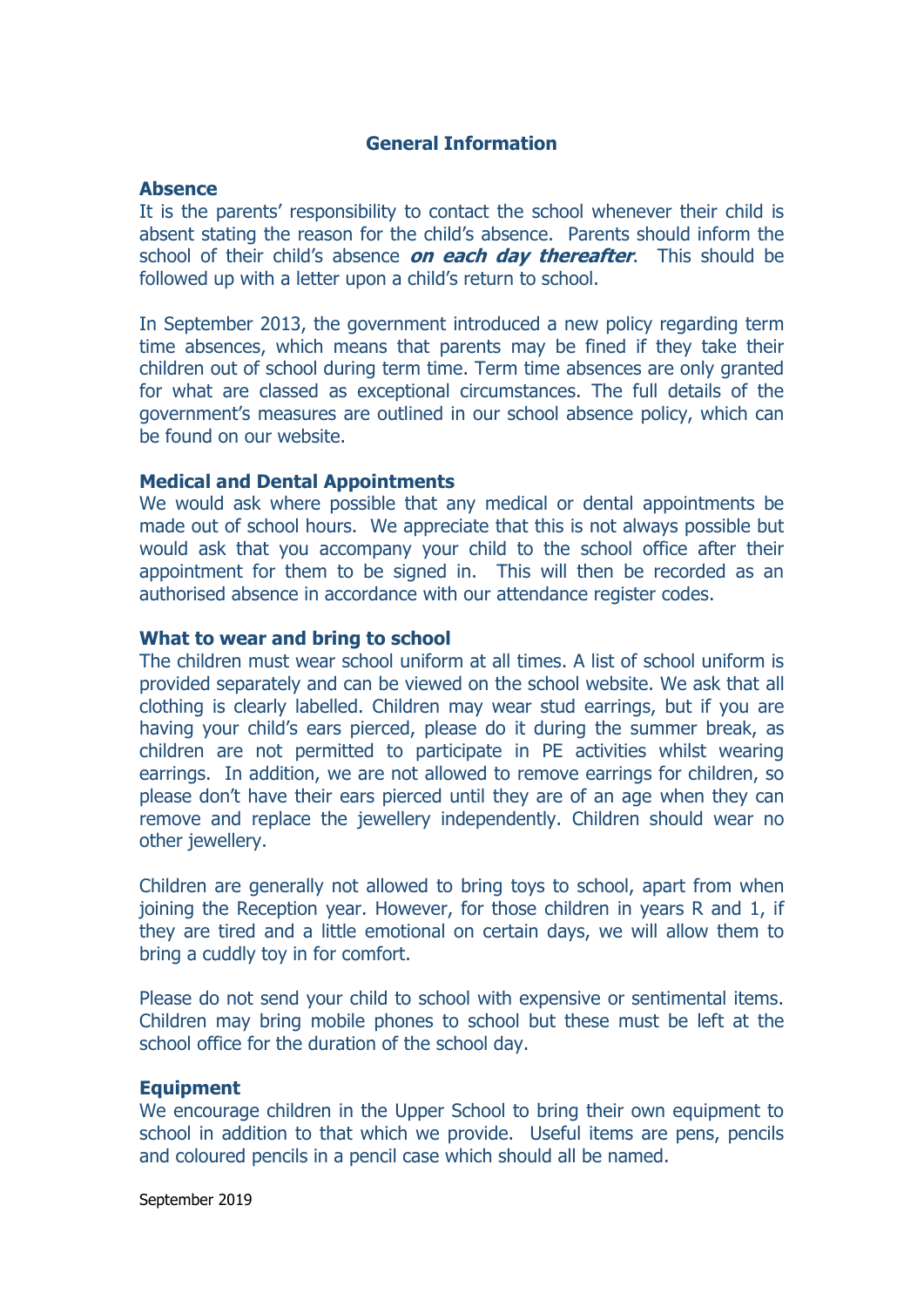# **P.E.**

The children must wear school P.E. kits for all activities. Earrings must be removed, by the children, before any activities begin. If the children are not able to remove earrings please do it for them before they come to school on any day when they have P.E. activities.

#### **Creative Thursdays**

In September 2019, the school introduced a new initiative – Creative Thursdays. Every Thursday, each class will have lessons in art, music, PE and a Modern Foreign Language (MFL). Children should come to school in their PE kit on a Thursday and they will spend the day wearing it. Therefore children will need suitably warm tracksuit bottoms which should be navy blue or grey.

Music lessons take place in the church and are taught by professional musicians, either Dr Paul Richards or Mr Phil James. PE is taught by either Miss Price or Mr Holditch, whilst MFL will be taught by Miss Cavender or Mrs Paget. The art lessons are taught by your child's class teacher.

#### **Lunchtimes**

We aim to make the lunch break as enjoyable as we can. We don't want the children trying to eat as quickly as possible, in order to get back outside to the playground. We want the children to have a suitable period of time to eat their lunch and to sit and talk with their friends whilst they eat.

Parents are able to join us for lunch from time to time. You will receive details periodically about our parent meal weeks. You can then come along and sit with your child and eat lunch together.

If you believe that your child may be entitled to free school meals, please contact the school office.

Lunch playtimes are supervised by our team of mid-day supervisors.

#### **Helping in School**

We welcome parents into the school. We are happy to have you come in and help. Parents fulfil a variety of roles from helping in class, to listening to readers, to helping with displays. Some parents help to run clubs. If you feel that you have a special skill, or you just feel that you could help generally, please tell your child's teacher. All we ask is that you have a child protection disclosure completed by us.

## **Change of Address**

Please keep us informed of any change to your address, telephone numbers, work place or the details of your 'emergency contact'.